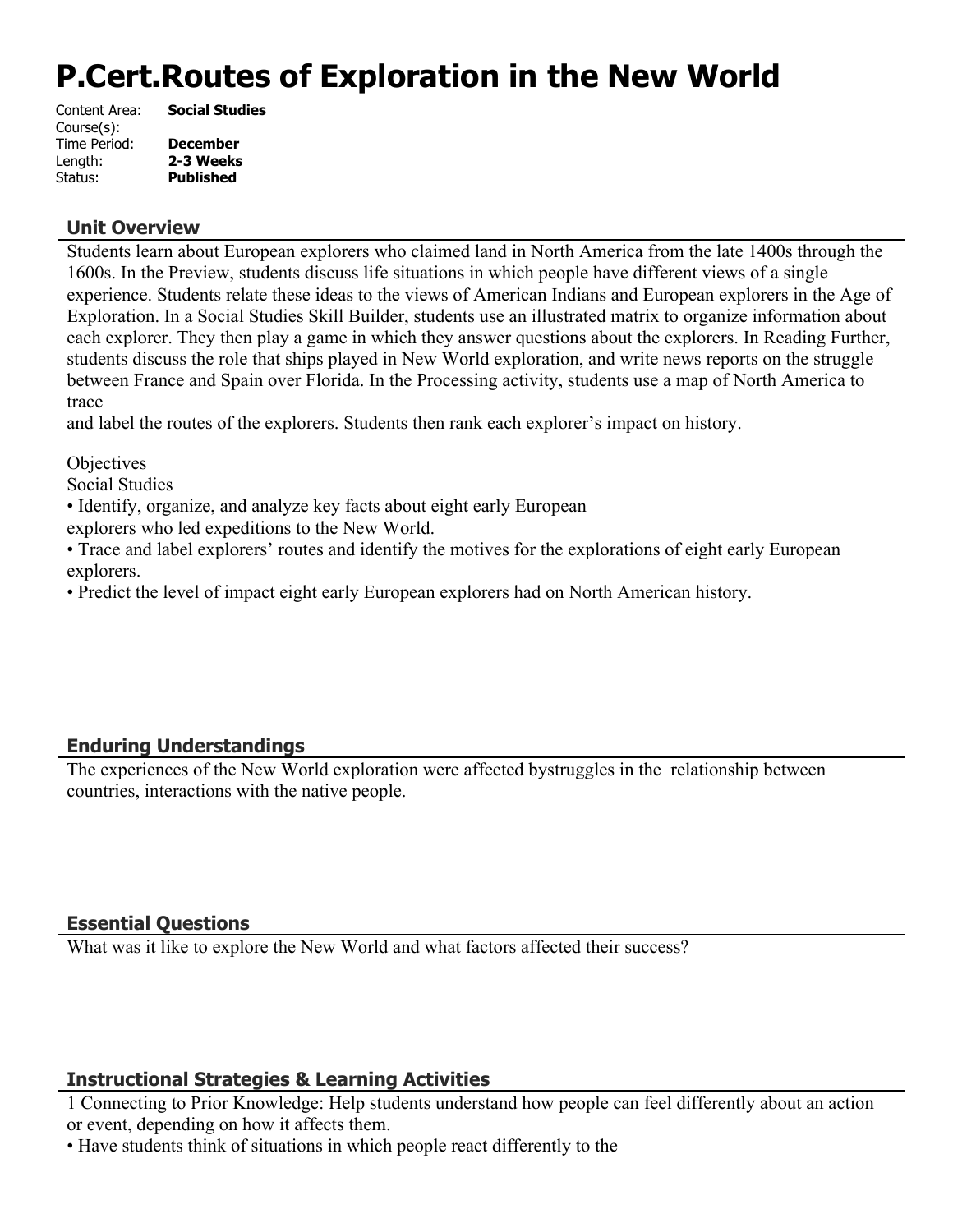same event. For example, two fans may watch the same sporting event. Fan A's team wins and Fan B's team loses. What might each fan say about the game?

• Place students in pairs and have them complete Preview in their Interactive Student Notebooks. Have a few pairs share their responses with the class.

• Tell students that between the 1400s and the 1600s, many Europeans believed that they could claim land in the Americas by being the first to send explorers into an area. Explain that when explorers claimed this land, they cared little about the American Indians who already lived there. Discuss with students the differences in how the American Indians and the explorers might have viewed the arrival of Europeans in the Americas.

2 Developing Vocabulary: Introduce key social studies terms—conquistador, Northwest Passage, contagious disease, East Indies, and colony.

• Discuss each term before beginning the activity, using methods described in Solutions for Effective **Instruction** 

• Review each term again with students as it appears in the activity reading,

and encourage them to use it in their writing.

3 Building Background Knowledge: Have students consider what they know about the first European explorers to cross the Atlantic in the late 1400s and in the 1500s.

• Encourage students to share what they have read and learned about this

time in our country's history. Help students brainstorm by asking these

questions: What European countries do you think the early explorers came

from? What languages did they speak? How did they get here? What dangers

did they face? Why did they come? After some discussion, tell students that

in this lesson, they will find out about some of the first European explorers in the New World.

• In the presentation project: Comparing New World Explorers. Have students examine the matrix. Ask these questions: What type of information is found in the first column? What type of information is found in the top row? Why might this matrix be a useful tool for recording information about European explorers? Tell students

that they will use this graphic organizer to record information about eight Europeans who explored parts of North America.

• Have students read Section 1 in the Student Text.

Social Studies Skill Builder

Suggested time: 45 minutes: Steps 1-6; 30 minutes: Steps 7-11

Phase 1: Identifying and Organizing Information

1 Prepare the activity materials before class.

• Make two copies of each of the seven pages of Information Master: Matrix Headings. Cut them along the dashed lines. Use these headings to create two wall-size matrices at the front of the classroom. Arrange them like the matrix in Section 1 of the Student Text. Each matrix should have the explorers' names (Christopher Columbus, John Cabot, etc.) along the top, and the categories (Personal Background, Sponsor, etc.) along the left-hand side. (Note: Two wall matrices are needed for this activity because two pairs of students will be preparing information on each of the eight explorers.)

• In the presentation review the Student Handout: Illustrated Facts About European Explorers. Make one paper copy per student pair and two paper copies for yourself.

• Complete both of your copies using Guide to Reading Notes as your answer key.

2 Introduce students to the activity. Place students in mixed-ability pairs. Tell them that they will look for information in the Student Text about early European explorers in North America. Next, they will use pictures to represent the facts they find. Then they will post their work on a wall matrix for a game the class will play. 3 Have students read Section 2 in the Student Text. Tell them to be ready to discuss the explorations of Christopher Columbus.

4 Model for students how to complete Student Handout 5. Before distributing the handout, model how to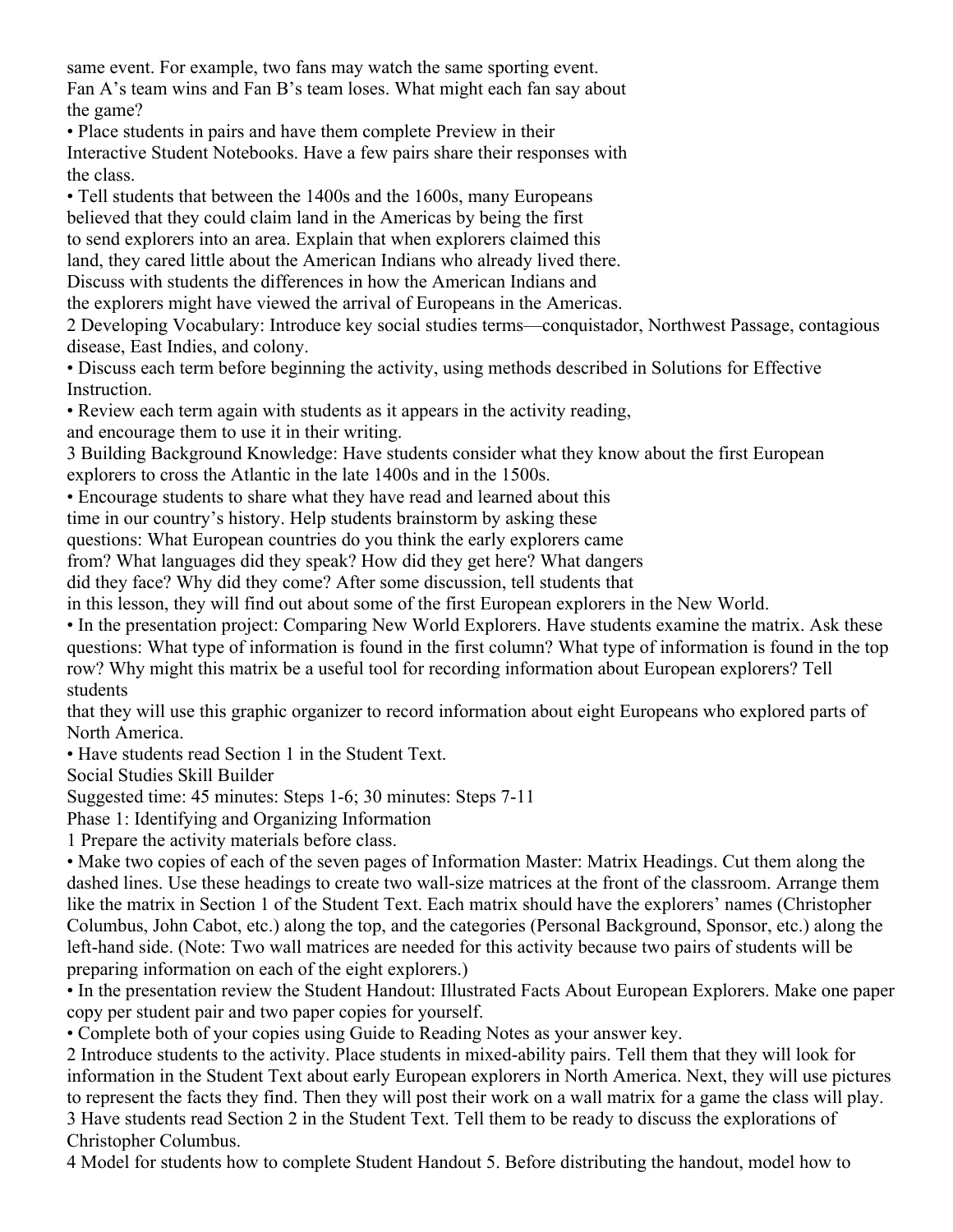complete the wall matrix. Use "Christopher Columbus" as an example.

• In the presentation project the Student Handout. Point out details in Section 2 that correspond to the categories

on the handout.

• The presentation will model how to record the facts on the Student Handout. For example, for "Personal Background," color the figure of the sailor. For "Sponsor," color in Spain. (Note: Point out the inset of the political map of Europe on the world political map at the back of the Student Text. Tell students to refer to this map as needed to find the locations of the sponsor nations.) Model how to record the answer in all six categories. Use Guide to Reading Notes as your answer key.

• Cut apart your completed copies of the Student Handout and post the Columbus information on the wall matrices. Your filled in matrix row for Columbus will serve as a reference for students.

5 Have each pair identify key facts about one explorer. Assign each pair one of the seven explorers discussed in Sections 3 through 9. Pass out one copy of Student Handout to each pair. Have them write the name of their explorer in the space on the first page of the handout. Tell pairs to read the section in the Student Text that describes their explorer and to then complete the handout. (Note: To complete both wall matrices, you will need

28 students. Adjust accordingly for your class size) As students work, walk around the room, using Guide to Reading Notes to check for accurate work.

6 Have students post their work. Once pairs have completed Student Handout, have them cut their pages apart along the dashed lines. Next, have them neatly post their work in the correct spaces on one of the two wall matrices.

Phase 2: Analyzing Information

7 Randomly separate students into two equally sized teams. Have students rearrange their desks as shown to the right. Introduce the rules of the game. Tell students that they will play a game using the matrices they have created. Review these rules for the game:

8 Introduce the rules of the game. Tell students that they will play a game using the matrices they have created. Review these rules for the game:

• Students must answer your questions about the eight explorers by providing the correct historical information and identifying the cell or cells in the matrix that contain(s) that information.

• After you have asked each question, both teams will have one minute to huddle in front of their matrix and discuss possible answers.

• After one minute, teams must return to their seats. Then you will randomly ask one student to answer the question for his or her team.

• If a student answers correctly, the team earns a point. You will ask the next question to the opposing team.

• If a student answers incorrectly, a randomly selected member of the opposing team will be allowed to answer the question. If that student answers correctly, that team earns a point and is asked the next question.

• If no one answers the question correctly, you will reveal the correct answer, and neither team receives a point.

(Note: You may wish to modify these rules to meet the needs of your class.)

9 Conduct the game. Ask students the following questions, in the order listed:

1. Who was the first to claim land in North America? (Christopher

# Columbus)

2. What was the least common occupation of the explorers? (soldier and merchant)

3. Which European country sponsored the most explorers? (Spain)

4. Who was the last to claim land in North America? (Robert de La Salle)

5. Who claimed Florida for his European sponsor? (Juan Ponce de León)

6. What was the most common motive for explorers? (claiming riches and land)

7. Which three explorers most mistreated the American Indians? (Juan Ponce de León, Hernán Cortés,

Francisco Coronado, Christopher Columbus)

8. What was the most common impact that explorers had in the New World?(providing information for new maps)

9. Which explorer established England's first claim in North America? (John Cabot)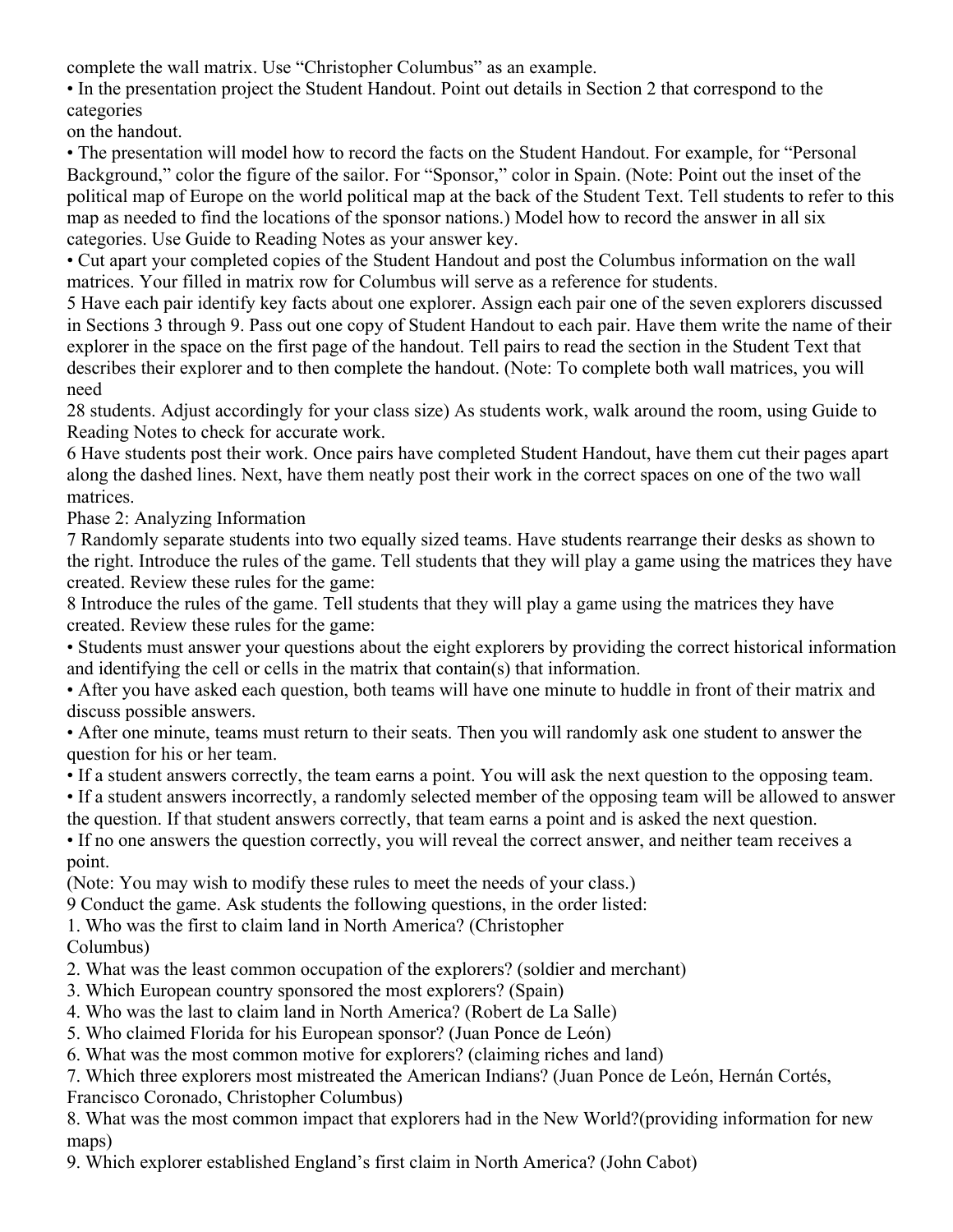- 10. Which explorer sailed for Holland, or the Netherlands? (Henry Hudson)
- 10. Debrief the activity. Hold a class discussion centering on these questions:
- What did you learn about European explorers that you did not know before?
- How did the matrix help you answer questions during the game?
- In what ways are these eight explorers similar?
- In what ways are these eight explorers different?
- Which of the explorers do you think had the greatest impact on history? Why?
- Are there ways in which the actions of these explorers continue to affect our lives today? Explain.

11 Have students turn to Reading Notes in their Interactive Student Notebooks. Have students read

Sections 2 through 9 in the Student Text. After they read each section, they should complete the column in their

Reading Notes on that explorer. Use Guide to Reading Notes to evaluate their work.

Reading Further: Who Wins Florida?

Suggested time: 35 minutes

1 In the presentation project: Spanish Galleon. Ask the following visual discovery questions to help students examine the cross-section of a Spanish galleon and determine its importance:

• What do you see?

- Which features of the ship do you think helped it sail? Which features helped protect it?
- In what ways do you think ships were important in the 1500s and 1600s?

2 Explain to students that they are looking at a cross-section of a Spanish galleon. Point out that they are looking into the inside of the ship, as though the side has been cut away. Tell students that Europeans first built

these large wooden ships in the 1400s and 1500s. Galleons were more than 100 feet long and about 30 feet wide. They could carry over 200 people and lots of cargo. Point out the masts, each with several sails. Galleons

were faster than earlier ships, many of which were powered by men rowing. Point out the guns and cannons for

defense. Explain that nations used galleons for war, for trading voyages, and for transporting treasure from the New World.

3 Have students read the Reading Further in the Student Text. Discuss the role of ships in the events described.

4 Have students complete the Reading Further in their Interactive Student Notebooks. Ask volunteers to share their news reports, imitating the style of television reporters.

Processing

Suggested time: 25 minutes

1 Have students turn to Processing in their Interactive Student Notebooks.

2 Have students use a map to trace and label the routes of the eight explorers. Explain that they will use the map scale to answer questions about the routes.

Answers:

1.Christopher Columbus

2.John Cabot

3.Juan Ponce de Leon

4.Hernán Cortés

5.Jacques Cartier

6.Francisco Vásquez de Coronado

7.Henry Hudson

8.Robert de La Salle

1.Route 4 Hernán Cortés

2.Route 2 John Cabot and Route 5 Jacques Cartier

3 Have students use information they have read to make predictions. Ask them to determine how much of an impact they think each explorer had on history, ranking his contributions from least to most. Students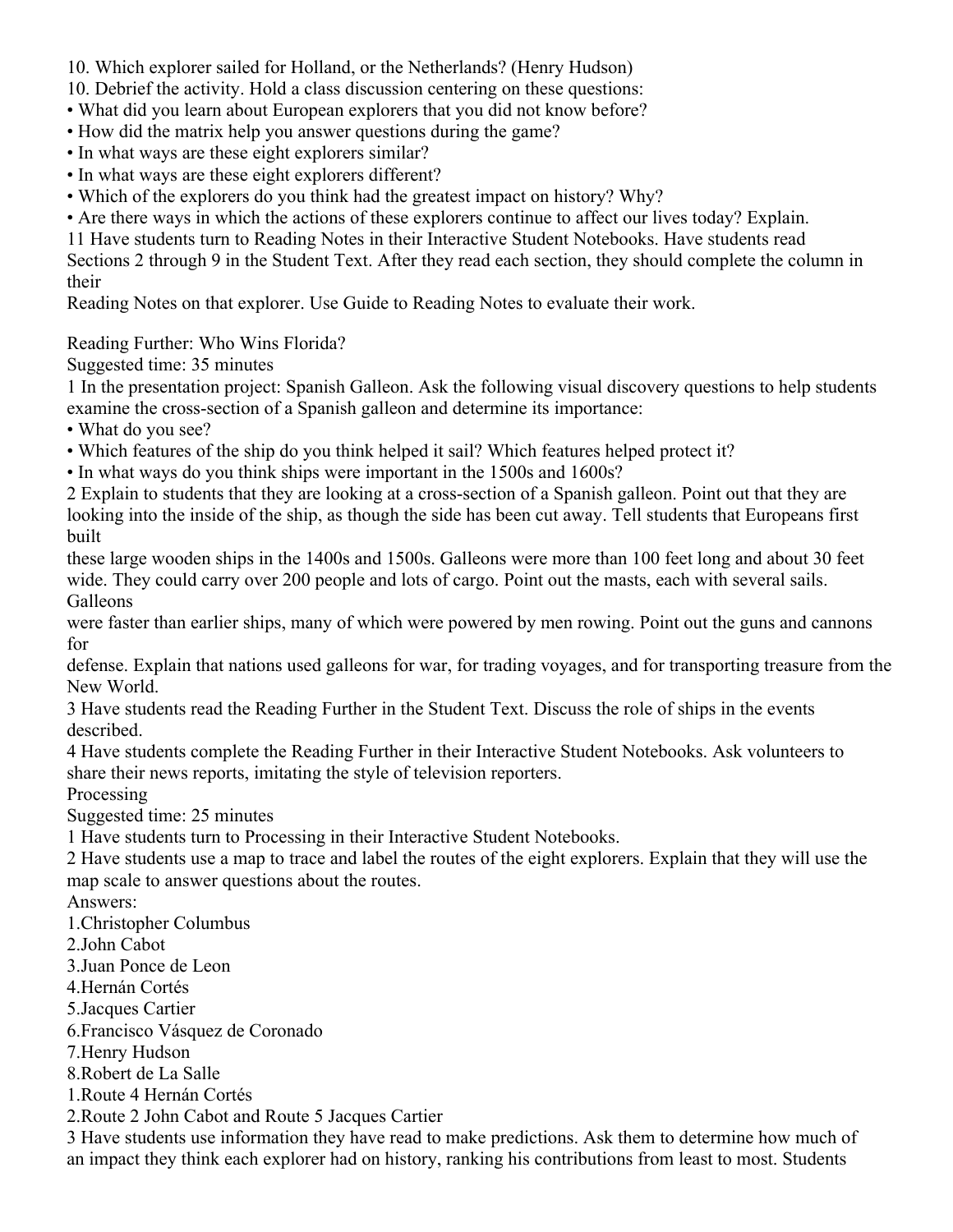should be able to justify their predictions and rankings.

# **Integration of 21st Century Themes and Career Exploration**

Students bring in their language arts and technology skills to analyze, research, publish, and create.

| Apply appropriate academic and technical skills.                                   |
|------------------------------------------------------------------------------------|
| Communicate clearly and effectively and with reason.                               |
| Utilize critical thinking to make sense of problems and persevere in solving them. |
| Employ valid and reliable research strategies.                                     |
| Act as a responsible and contributing citizen and employee.                        |
|                                                                                    |

# **Technology Integration**

Students will interact with the unit through the Smartboard, document camera and chromebooks.l

| TECH.8.1.8       | Educational Technology: All students will use digital tools to access, manage, evaluate, and<br>synthesize information in order to solve problems individually and collaborate and to<br>create and communicate knowledge.                     |
|------------------|------------------------------------------------------------------------------------------------------------------------------------------------------------------------------------------------------------------------------------------------|
| TECH.8.1.8.A     | Technology Operations and Concepts: Students demonstrate a sound understanding of<br>technology concepts, systems and operations.                                                                                                              |
| TECH.8.1.8.F     | Critical thinking, problem solving, and decision making: Students use critical thinking skills<br>to plan and conduct research, manage projects, solve problems, and make informed<br>decisions using appropriate digital tools and resources. |
| TECH.8.1.8.A.CS1 | Understand and use technology systems.                                                                                                                                                                                                         |

# **Interdisciplinary Connections**

Language Arts

• Write a news report on a historical event. (writing)

| LA.RF.5.3  | Know and apply grade-level phonics and word analysis skills in decoding and encoding<br>words.                                                         |
|------------|--------------------------------------------------------------------------------------------------------------------------------------------------------|
| LA.RI.5.1  | Quote accurately from a text and make relevant connections when explaining what the<br>text says explicitly and when drawing inferences from the text. |
| LA.RF.5.4  | Read with sufficient accuracy and fluency to support comprehension.                                                                                    |
| LA.W.5.1   | Write opinion pieces on topics or texts, supporting a point of view with reasons and<br>information.                                                   |
| LA.W.5.1.B | Provide logically ordered reasons that are supported by facts and details from text(s),<br>quote directly from text when appropriate.                  |
| LA.W.5.1.C | Link opinion and reasons using words, phrases, and clauses (e.g., consequently,                                                                        |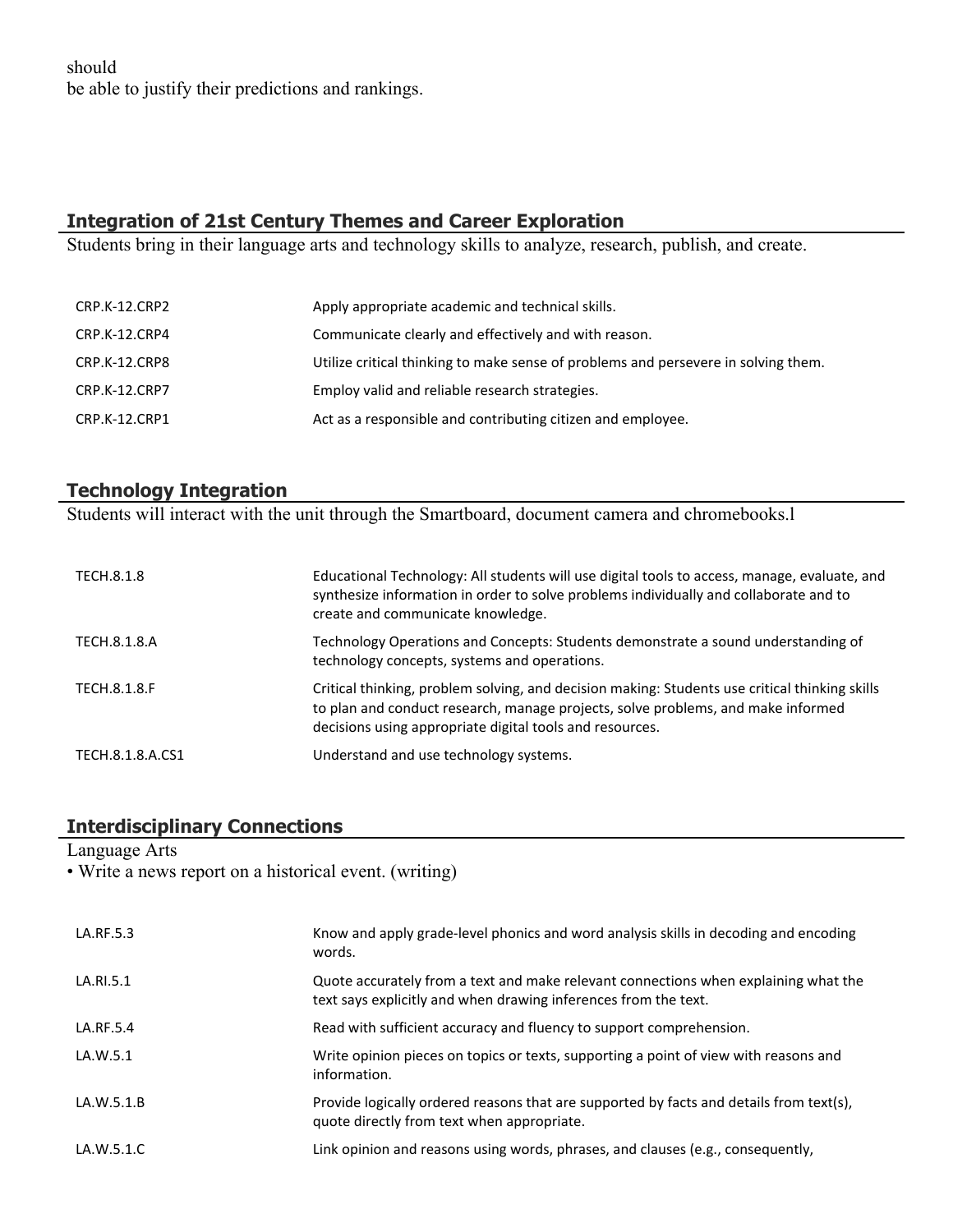|            | specifically).                                                                       |
|------------|--------------------------------------------------------------------------------------|
| LA.W.5.1.D | Provide a conclusion related to the opinion presented.                               |
| LA.RI.5.4  | Determine the meaning of general academic and domain-specific words and phrases in a |
|            | text relevant to a grade 5 topic or subject area.                                    |

# **Differentiation**

 $\bullet$ 

- o Understand that gifted students, just like all students, come to school to learn and be challenged.
- o Pre-assess your students. Find out their areas of strength as well as those areas you may need to address before students move on.
- o Consider grouping gifted students together for at least part of the school day.
- o Plan for differentiation. Consider pre-assessments, extension activities, and compacting the curriculum.
- o Use phrases like "You've shown you don't need more practice" or "You need more practice" instead of words like "qualify" or "eligible" when referring to extension work.
- o Encourage high-ability students to take on challenges. Because they're often used to getting good grades, gifted students may be risk averse.

### o **Definitions of Differentiation Components**:

specifically).

- Content the specific information that is to be taught in the lesson/unit/course of instruction.
- Process how the student will acquire the content information.
- Product how the student will demonstrate understanding of the content.
- Learning Environment the environment where learning is taking place including physical location and/or student grouping

### **Differentiation occurring in this unit:**

Use of different resources to match the readiness levels of the students when working on the activities in the daily lessons.

- Respond to students' needs for reteaching, reinforcing, and extending learning.
- Use of a variety of instructional strategies to engage students in learning.
- Question prompts to promote student engagement
- Use discussion to promote collaboration among students
- Adjust instruction based on formative tasks/assessments

### **Modifications & Accommodations**

IEP and 5d04 accommodations will be utilized.